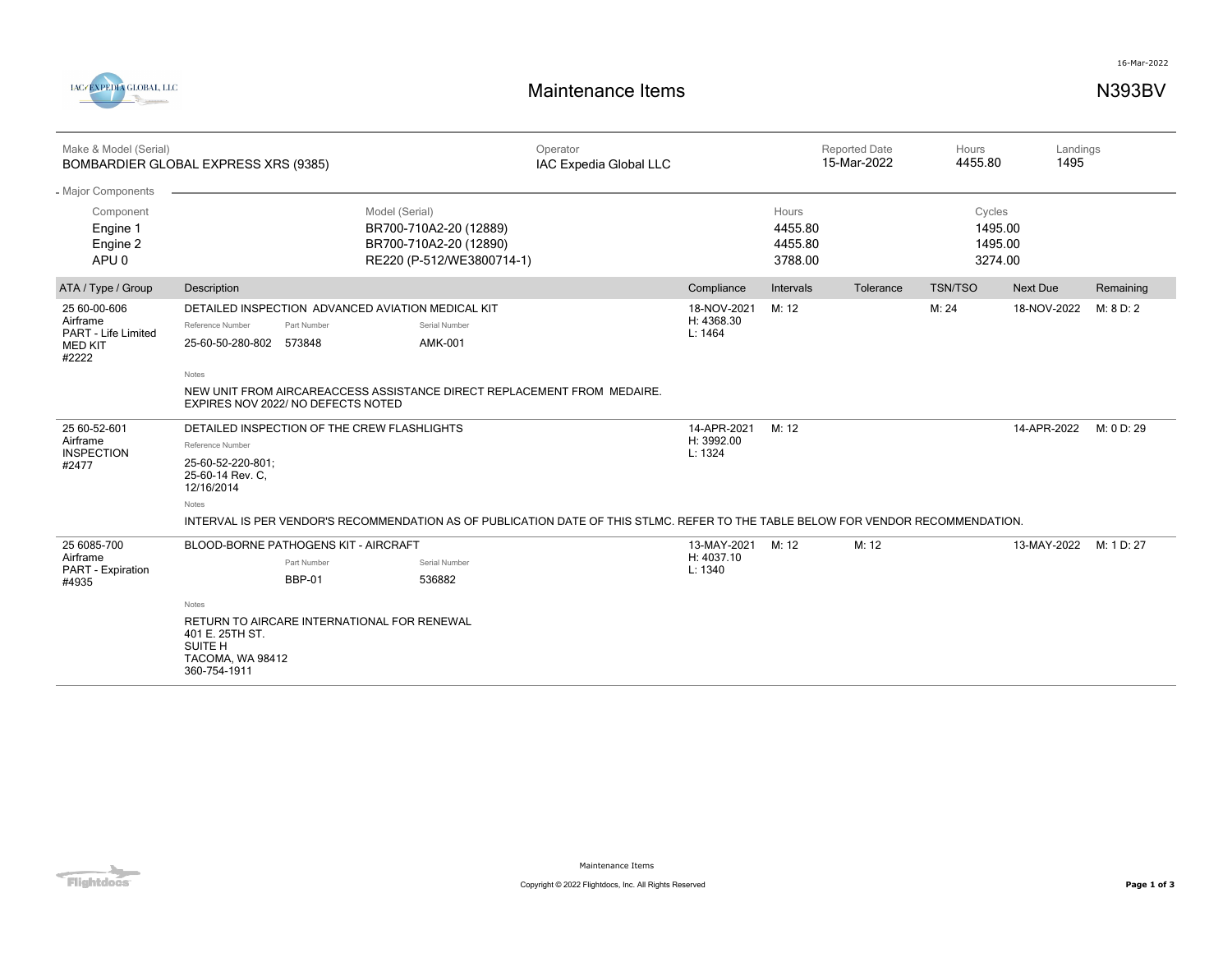

## **Maintenance Items N393BV**

16-Mar-2022

| ATA / Type / Group                                                | Description<br>Compliance                                                                                                                                                                                                                                                                       |                                                                                                                             |                                      | Intervals          | Tolerance        | <b>TSN/TSO</b> | Next Due                  | Remaining                |
|-------------------------------------------------------------------|-------------------------------------------------------------------------------------------------------------------------------------------------------------------------------------------------------------------------------------------------------------------------------------------------|-----------------------------------------------------------------------------------------------------------------------------|--------------------------------------|--------------------|------------------|----------------|---------------------------|--------------------------|
| 25 6085-700-1<br>Airframe<br>PART - Expiration<br>#4936           | BLOOD-BORNE PATHOGENS KIT - AIRCRAFT<br>Part Number<br><b>BBP-01</b><br>Notes<br>RETURN TO AIRCARE INTERNATIONAL FOR RENEWAL<br>401 E. 25TH ST.<br>SUITE H<br>TACOMA, WA 98412<br>360-754-1911                                                                                                  | 13-MAY-2021<br>H: 4037.10<br>L: 1340                                                                                        | M: 12                                |                    |                  | 13-MAY-2022    | M: 1 D: 27                |                          |
| 25 6085-702<br>Airframe<br>PART<br>#4790                          | PEDIATRIC SUPPLEMENTAL MEDICAL KIT<br>Part Number<br>573862<br>Notes                                                                                                                                                                                                                            | Serial Number<br><b>PMK-002</b><br>REPLACED WITH NEW VENDOR AIRCAREACCESS ASSISTANCE, DIRECT REPLACEMENT FOR MEDAIRE UNITS. | 18-NOV-2021<br>H: 4368.30<br>L: 1464 | M: 12              |                  |                | 18-NOV-2022               | M: 8 D: 2                |
| 25 61-00-201<br>Airframe<br><b>INSPECTION</b><br>#2789            | OPERATIONAL TEST EMERGENCY LOCATOR TRANSMITTER SYSTEM                                                                                                                                                                                                                                           |                                                                                                                             |                                      | M: 12              |                  |                | 30-NOV-2022               | M: 8 D: 14               |
| 25 8084-700A<br>Airframe<br><b>INSPECTION</b><br>#1936            | VISUAL INSPECTION AED FRX DEFIBRILLATOR                                                                                                                                                                                                                                                         |                                                                                                                             |                                      | M: 12              |                  |                | 02-OCT-2022               | M: 6 D: 16               |
| $-3.2$<br>Airframe<br><b>INSPECTION</b><br>#4793                  | 25 CMM-41-2018US-01 ANNUAL TEMPUS IC2 UNIT TEST - GENERAL VISUAL INSPECTION WITH MAIN BATTERY<br>CHARGE, GLUCOMETER BATTERY CHANGE 2 AAA, AND THERMOMETER BATTERY CHANGE 2 H: 4294.70<br>AAA.<br>Notes<br>Reference: Tempus IC2 Maintenance Manual P/N 41-2018US-01, Rev: FEB.17,2016 SEC 4.2.2 |                                                                                                                             |                                      | M: 12              |                  |                | 04-OCT-2022               | M: 6 D: 18               |
| 30 41-00-202<br>Airframe<br><b>INSPECTION</b><br>750H/30M<br>#319 | FUNCTIONAL TEST OF THE WINDSHIELD RAIN-REPELLANT LAYER                                                                                                                                                                                                                                          |                                                                                                                             | 08-FEB-2022<br>H: 4399.80<br>L: 1478 | M: 12<br>H: 750.00 | M: 3<br>H: 50.00 |                | 08-FEB-2023<br>H: 5149.80 | M: 10 D: 23<br>H: 694.00 |
| 35 0001-701A<br>Airframe<br><b>INSPECTION</b><br>#861             | GENERAL VISUAL INSPECTION PORTABLE OXYGEN CYLINDER/REGULATOR ASSEMBLY OF<br>THE PORTABLE OXYGEN CYLINDER AND MASK                                                                                                                                                                               |                                                                                                                             |                                      | M: 12              |                  |                | 07-NOV-2022               | M: 7 D: 22               |